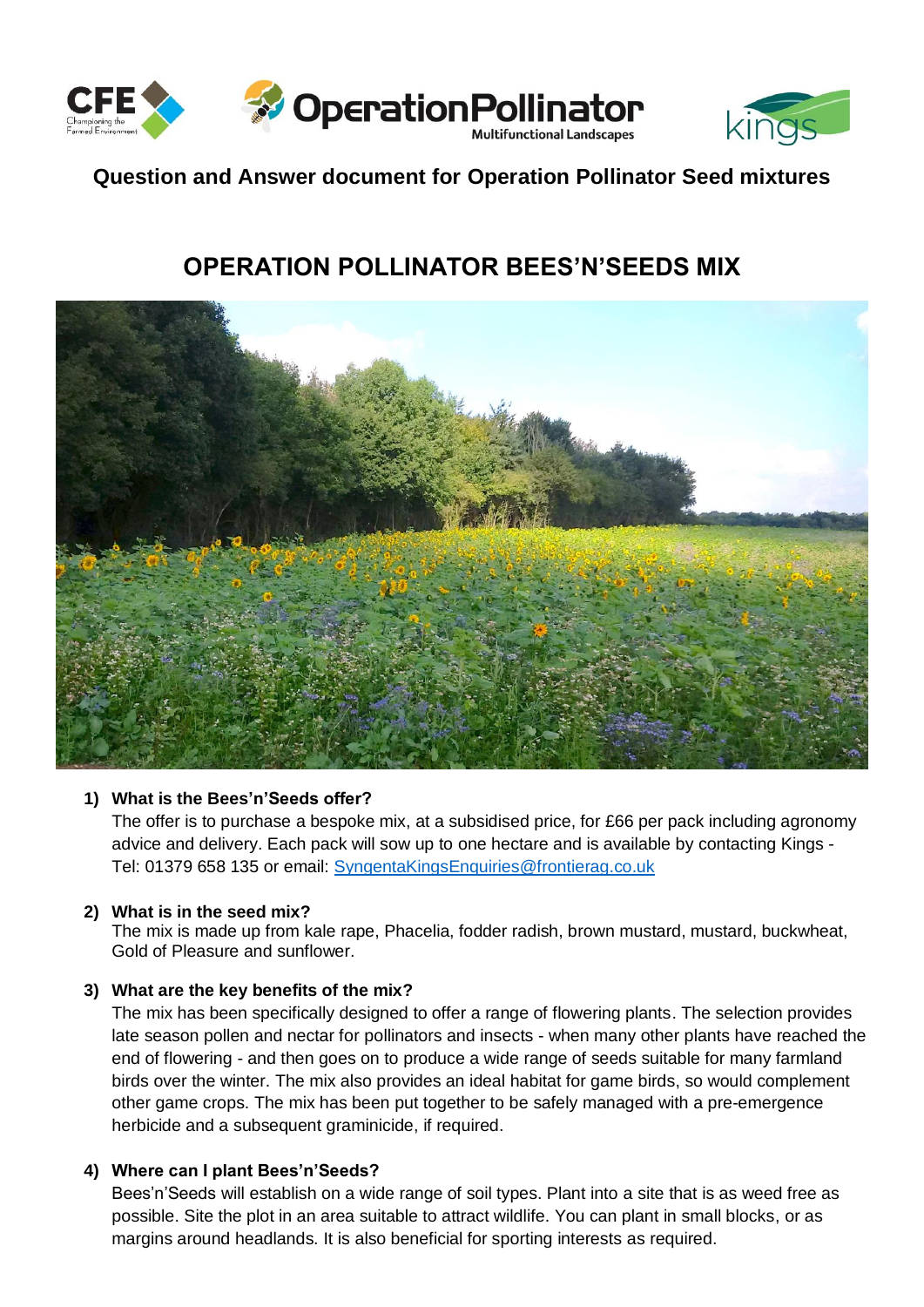## **5) When do I plant Bees'n'Seeds?**

The most suitable time to plant the seed mix is May through to mid July. Leave the soil to warm up before planting, as this will encourage a quick establishment and help plants grow away from potential attack from flea beetle and other crop pests.

## **6) How do I plant Bees'n'Seeds?**

Bees'n'Seeds can be planted with a standard drill to a depth of 15 mm and should be drilled at a row spacing of 35-45 cm apart. This will encourage tillering, allow sun to reach the soil to increase warmth and allow access for farmland birds.

## **7) Once I have planted the seed what further agronomic inputs should I use?**

A total of 60 kg N/ha is recommended to help maximise the potential for seed creation of this mix. Apply 1/3 of the fertiliser into the seedbed and then apply the remaining three weeks after planting. The mixture is tolerant to metazachlor and a graminicide can be applied later if necessary.

## **8) When and how do I destroy any of the residue crop material in the plot area?**

Leave the mix for as long as possible into the spring, to allow farmland birds to access all the seed provided. Once all the seed has been eaten and you are ready to start again, we recommend the plot is topped, sprayed with glyphosate and cultivated ready for planting later.

## **9) If I left the mix would it germinate again in the second year?**

You may get some germination in the second year, but the quality of the habitat would be poor. To make the most from the area, it is strongly recommended to re-sow with a fresh seed mix each year.

## **10) Can I plant the same mix again in the same place or do I need to rotate it around the farm?**

Like many farmland bird mixes and game crops, this mix can be planted again in the same place. However, you may find after a number of years weeds become an issue, so it may need re siting. Ideally such a mix should be rotated with a game cover crop, or even a pollen and nectar mix, as this will provide a fertility boost to the following Bees'n'Seeds mix.







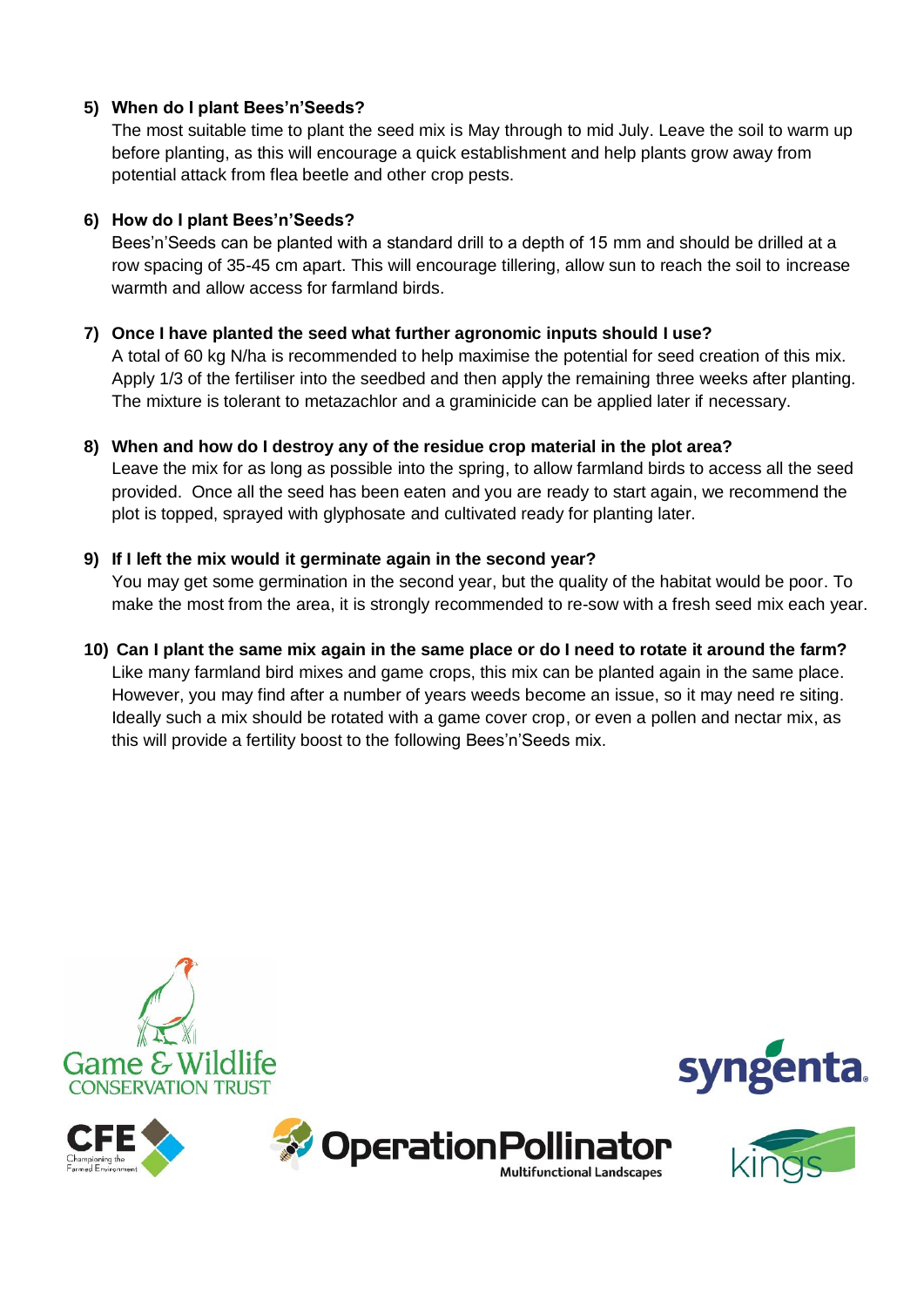## **OPERATION POLLINATOR ANNUAL FLOWER MIX**



#### **1) What is the Operation Pollinator Annual Flower Mix offer?**

The Operation Pollinator Annual Flower Mix offer is to purchase a 4 kg pack of seed at a subsidised price of £65 per pack. Each pack sows up to one hectare and is available to purchase directly from Kings - Tel: 01379 658 135 or email: [SyngentaKingsEnquiries@frontierag.co.uk](mailto:SyngentaKingsEnquiries@frontierag.co.uk)

#### **2) What is in the Operation Pollinator Annual flower mix?**

The mix contains phacelia, crimson clover, red clover, cornflower, corn marigold and corn chamomile.

#### **3) What are the key benefits of the offer?**

This bespoke mix was developed to support pollinating insects, by providing pollen and nectar for many of the summer months and be relatively easy to manage. The flower species within the mix are fast growing annuals. The diversity of species means this mix will start flowering towards the end of oilseed rape, and has the potential to flower right through into October (season depending). This earlier flowering time fills in an important gap after oilseed rape, and before the main period of perennial plants flowering, so works especially well with a range of habitats.

#### **4) When do I plant the mix?**

This mix is ideally planted in the autumn, at a similar time as oilseed rape, and works well as a margin along an oilseed rape field. Plant at the end of August until mid September. Do not plant if soil conditions are very dry, as the small seed on the surface will struggle to establish.

#### **5) Can you plant the Operation Pollinator Annual Mix in the spring?**

This mix will work if it is spring sown, but you will lose the benefit for pollinators since its flowering period will start later, thus missing an important time of year when pollen and nectar is short for pollinators.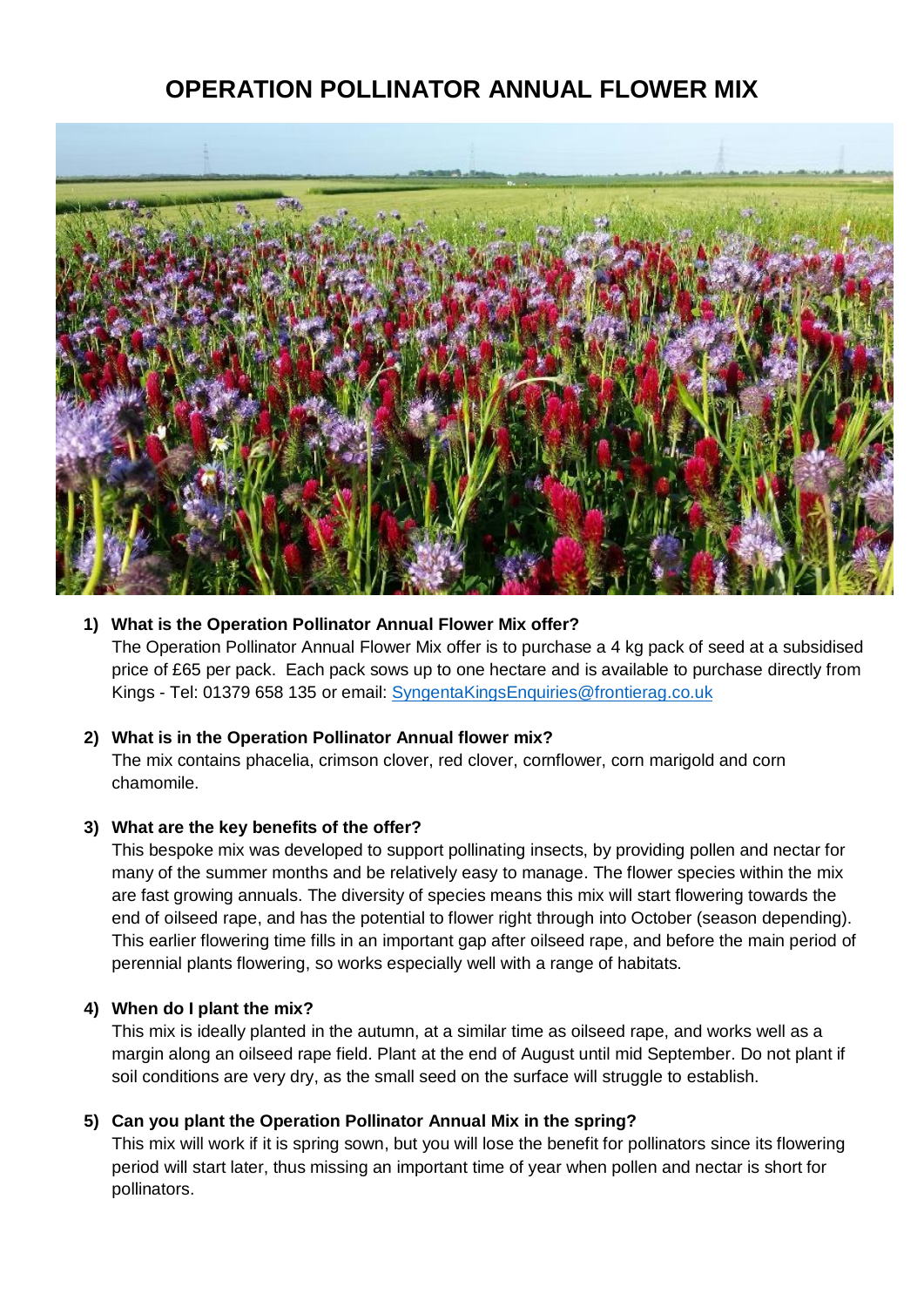### **6) Where can I plant the mix?**

This mixture is suitable for most soil types and can be planted as margins or an area of a field. To attract the pollinators and wildlife into the plots it is best suited in areas not exposed to the wind or in permanent shade.

#### **7) How do I plant the mix?**

The seedbed required for the mix needs to be fine and similar to that for oilseed rape or grass seed. As weed control through herbicides is very limited, ideally you need to start with a stale seedbed. The seed needs to be broadcast onto the surface or through a drill with the coulters raised onto the soil surface. A roll will be required after broadcast to gain the soil to seed contact.

#### **8) Once I have planted the mix what further management will I need to carry out?**

This Operation Pollinator Annual Flower Mix does not need any fertiliser or nutrients applied herbicides are rarely used. If the mix comes through the winter very well you may get a dominance of phacelia, which can be lightly topped in early spring, to allow the other species to gain some light and compete with the phacelia. To encourage flowering at the end of summer you may wish to consider topping half the area in April/May before flowering, to hold it back.

#### **9) How and when do I remove the Operation Pollinator Annual Flower Mix?**

For the annual mix it is best to leave it in place until the end of flowering. Simply top the haulm and spray off any green material as necessary. You can leave the plot undisturbed over winter and you will find farmland birds will enjoy the seed from the flower heads.

#### **10) If I just leave the margin will it flower again in the second year?**

This mix has been developed as an annual mix and has been carefully put together to give a good balance of open and closed flower types that flower for many months to provide for a wide range of pollinators from all three bee groups (honey, bumblebee and solitary bees). You will be able to get a second year of flowering, but you may have to top-up the plot with fresh seed, or be prepared to accept a lesser stand in year two.







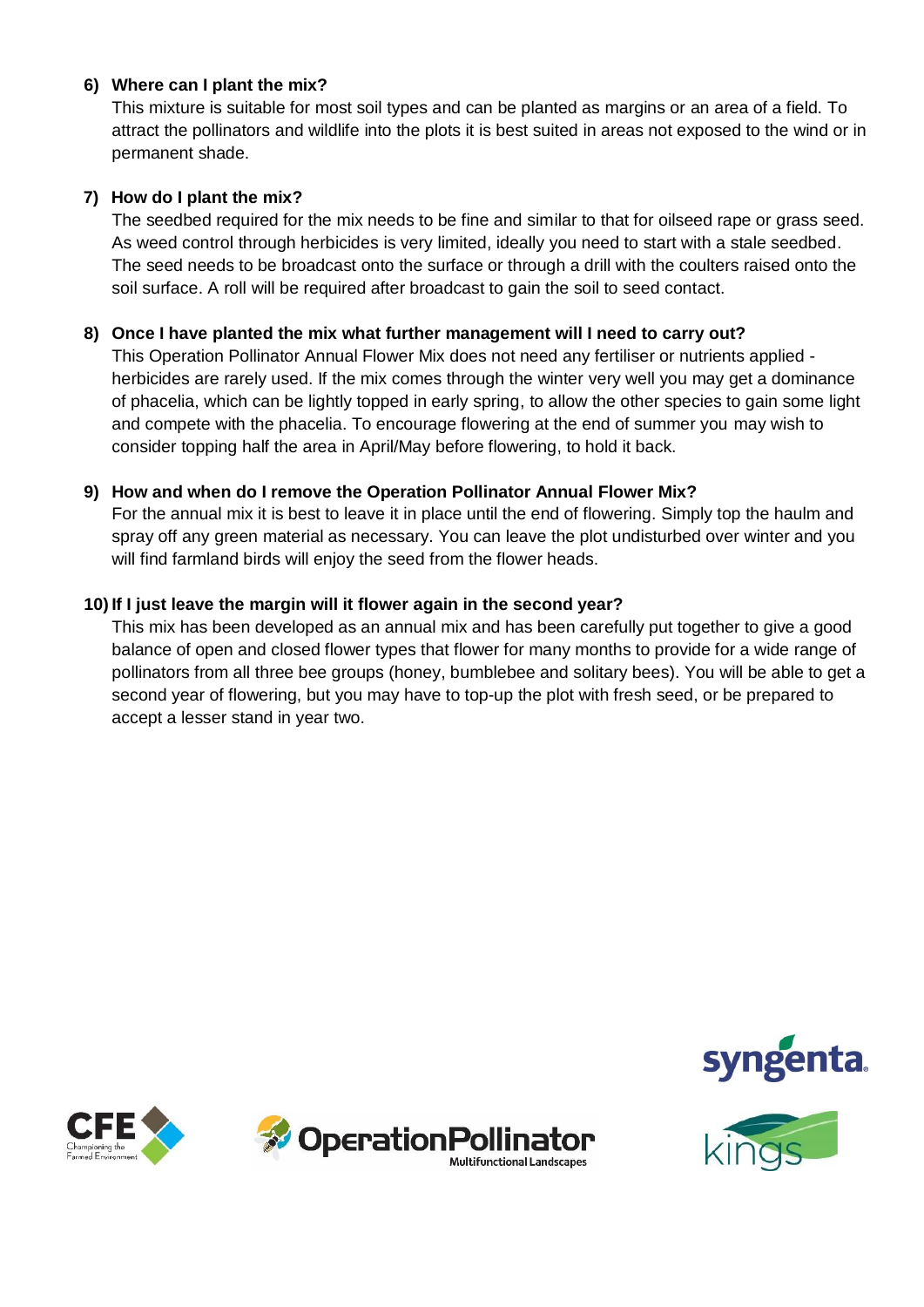## **OPERATION POLLINATOR GREEN HEADLAND MIXES**



#### **1) What is the Green Headland Mix offer?**

The offer is to purchase a bespoke mix specifically designed to be planted on headlands of potato and vegetable crops. It is a valuable green cover for any uncropped areas of fields to aid soil structure recovery. It is available at a subsidised cost of £45 per pack, including agronomy advice and delivery. Each pack will sow up to one hectare. Seed is available by contacting Kings - Tel: 01379 658 135 or email: [SyngentaKingsEnquiries@frontierag.co.uk](mailto:SyngentaKingsEnquiries@frontierag.co.uk)

#### **2) What is in the seed mix?**

*The standard mix contains*: oil radish, phacelia, common vetch, buckwheat and berseem clover. *The non-brassica option*: vetch, buckwheat, linseed, crimson clover, phacelia and berseem clover

#### **3) What are the key benefits of the mixes?**

The mix has been specifically designed to offer a range of plants that will contribute to soil health and structure. The mix will bring a variation of rooting depths and activity that will provide benefits through the soil profile.

Planting this mix on un-cropped land will ensure the land enters the following crop in a far better condition than when left as bare land. This range of species has been shown to bring significant benefits to pollinators, beneficial predators and, in turn, farmland birds. Green Headlands host a range of beneficial predators of insect pests and could further create a vegetative barrier to hold up or prevent the transition of virus vector aphid pests into the crop.

New research is investigating potential of planting this mix within the field, to encourage predators throughout the crop.

#### **4) Where can I plant the Green Headland Mix?**

The Green Headland Mix will establish within a range of soil types and fits within the majority of rotations where green cover crops will bring benefit. The mix can be planted on a field scale or within un-cropped headlands (particularly applicable within potato and vegetable situations).